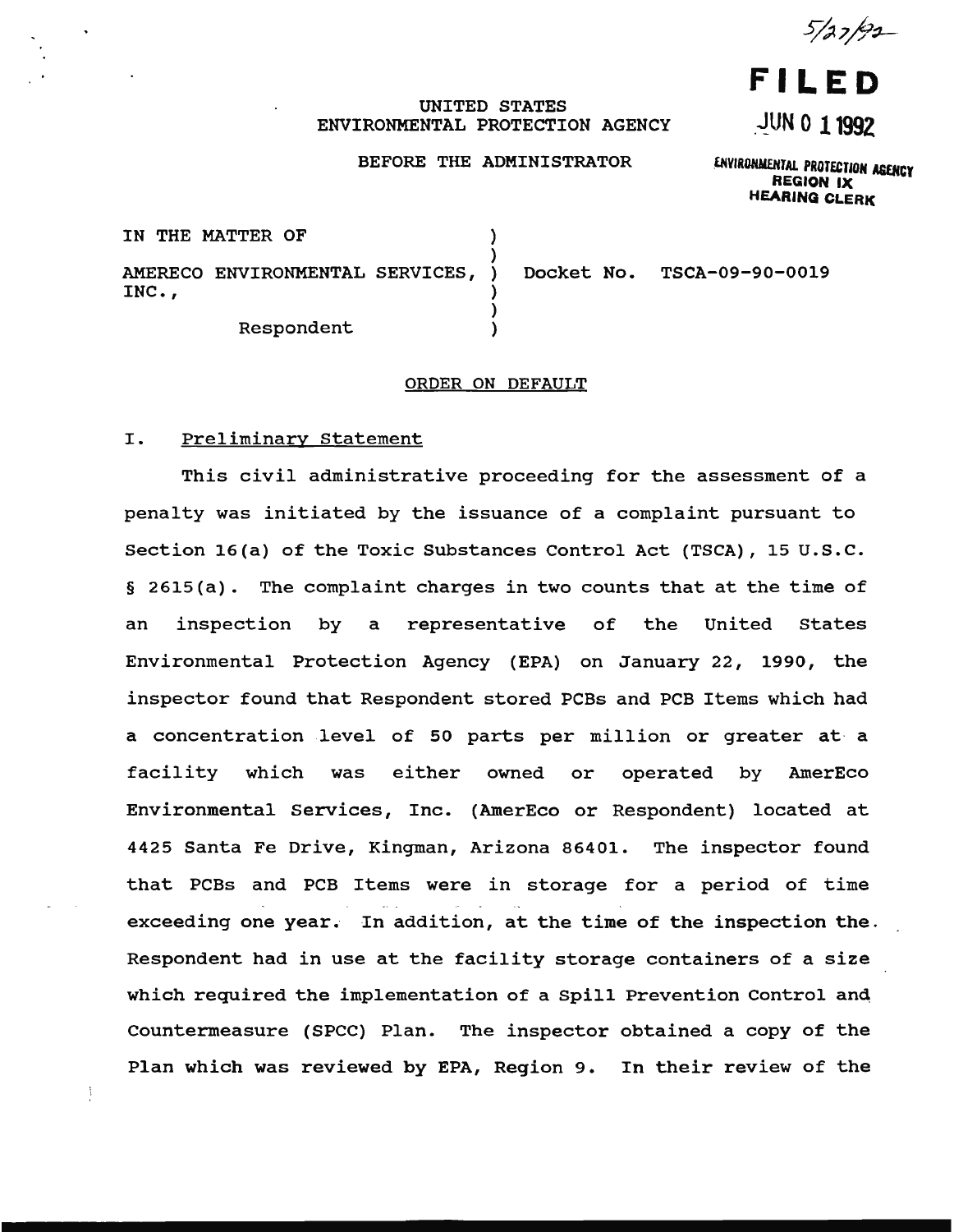Plan the Region found that the Plan did not meet the requirements of 40 C.F.R. Part 112.

## II. Initial Findings of Fact

1. On May 17, 1990, the Director, Air and Toxics Division, EPA, Region 9, issued a Complaint and Notice of Opportunity for Hearing to Respondent pursuant to Section 16(a) of TSCA [15 U.S.C. § 2615(a)] alleging that Respondent had violated 40 C.F.R. § 761.65 by storing PCBs in excess of one year and failing to prepare an SPCC Plan as described in 40 C.F.R. Part 112 with respect to the storage of PCBs.

2. The Complainant proposed the assessment of a civil penalty of \$16,000.00 that was calculated in accordance with "Guidelines for Assessment of Civil Penalties Under Section 16 of the Toxic Substances Control Act; PCB Penalty Policy," 55 Fed. Req. 13955 (April 13, 1990).

3. Respondent filed an answer to the charges in the Complaint on May 22, 1990, denying the charges set out therein and requested that the Complaint be withdrawn or, in the alternative, that an adjudicatory hearing be held on the matter.

4. on July 2, 1990, the Presiding Chief Administrative Law Judge issued a directive requiring the parties to submit their respective prehearing exchanges on September 5, 1990, if a settlement had not been reached by that date. Both parties were served via certified mail, return receipt requested.

5. The Presiding Chief Administrative Law Judge received Complainant's prehearing exchange on September 11, 1991.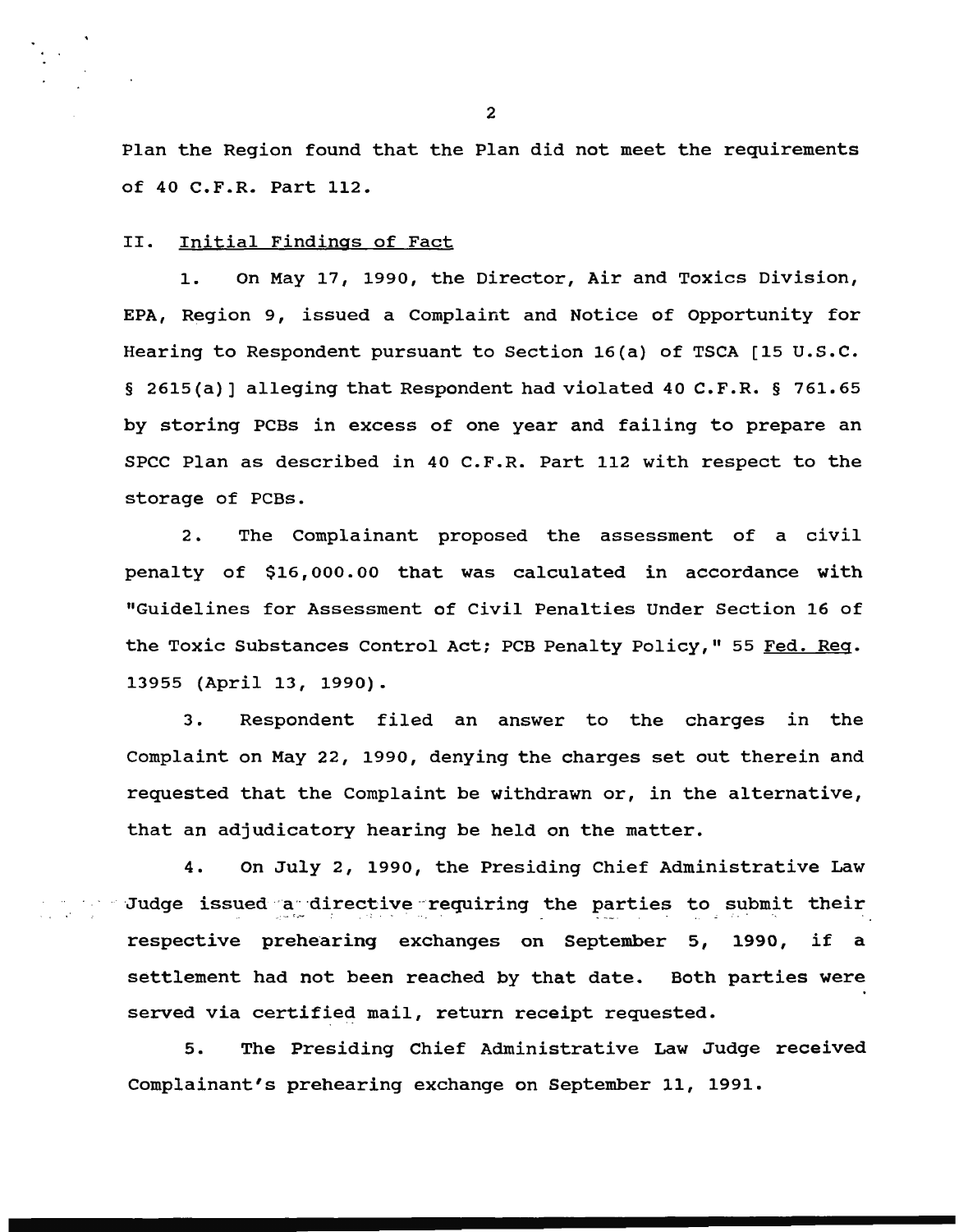6. On December 4, 1990, the Presiding Chief Administrative Law Judge issued an Order to Show cause, "why Respondent's prehearing exchange or a motion for extension of time in which to file its prehearing exchange, has not been filed  $\cdots$ ." The Order cited the relevant portion of 40 C.F.R. § 22.17(a) which provides that a party may be found to be in default upon failure to comply with a prehearing order of the Presiding Officer. The Order to Show Cause was delivered to Respondent via certified mail, return receipt requested.

7. On February 19, 1991, Charles L. House, counsel for AmerEco Environmental Services, Inc., in bankruptcy, entered his appearance in this matter and filed a response to the show cause order and requested that the Presiding Chief Administrative Law Judge "set a new date to allow counsel for both sides to confer and complete scheduling."

8. On March 18, 1991, the Presiding Chief Administrative Law Judge issued an Order Scheduling Prehearing Exchange setting the date for Respondent to make the prehearing exchange as April 19, 1991.

9. On June 10, 1991, the Presiding Chief Administrative Law Judge issued, sua sponte, an Order Directing Prehearing Exchange extending the date for Respondent to make the prehearing exchange to June *28,* 1991. That order once again directed Respondent's attention to 40 C.P.R. § 22.17(a) and stated that the "[f]ai1ure of Respondent to comply with this directive will compel the

Ĵ.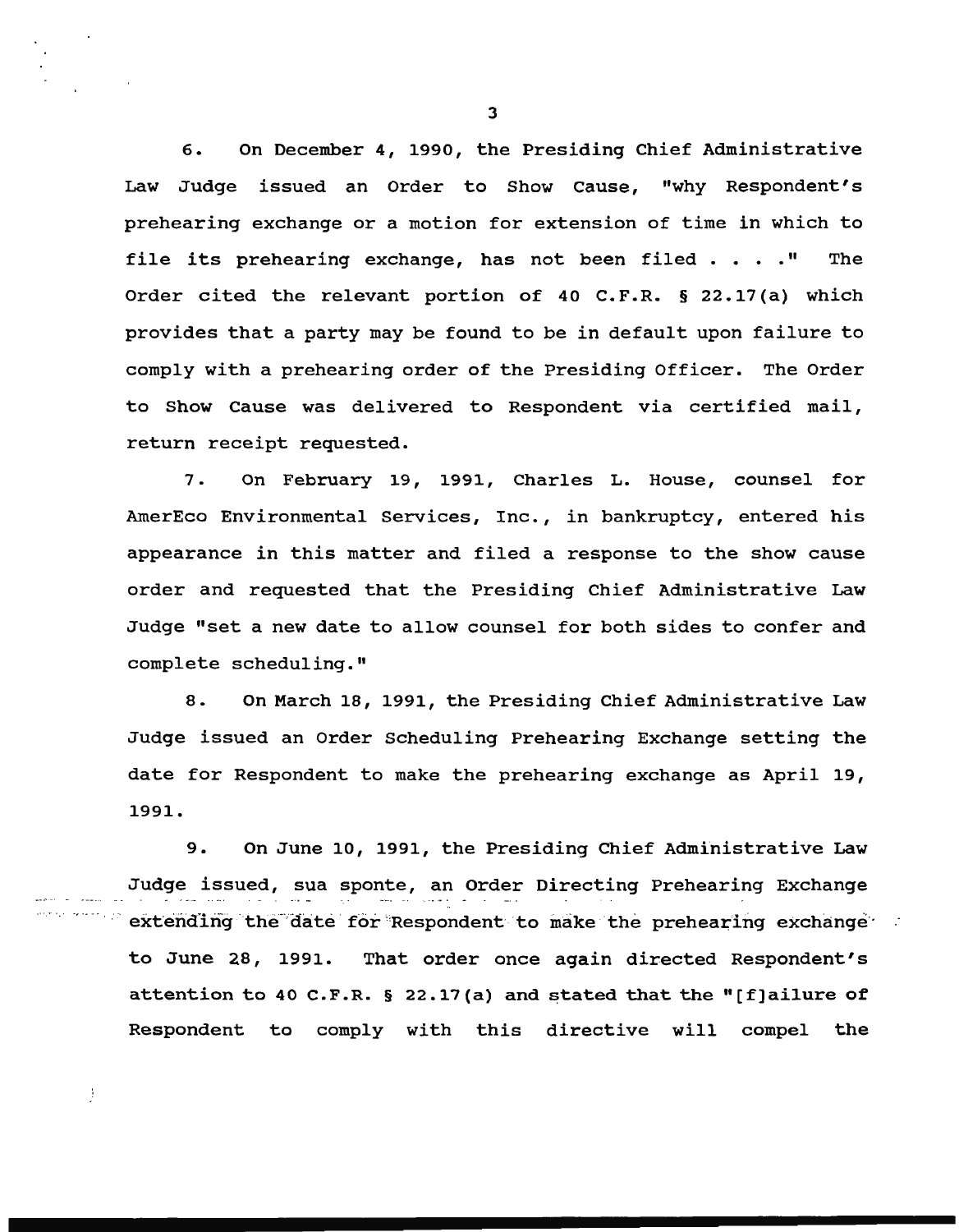undersigned to issue a default judgment against Respondent." Both parties were served via certified mail, return receipt requested.

10. Respondent failed to comply with the Presiding Chief Administrative Law Judge's Order of June 10, 1991 directing a prehearing exchange.

11. On January 28, 1992, the Presiding Chief Administrative Law Judge issued an order directing Complainant to draft and submit a proposed default order in this matter. Both parties were served via certified mail, return receipt requested.

## III. Conclusions of Law

1. Respondent has failed to comply with the order of the Presiding Chief Administrative Law Judge to file its prehearing exchange, and has failed to comply with the Presiding Chief Administrative Law Judge's Order to Show Cause, or in any other way to show good cause as to why its prehearing exchange has not been filed, and is therefore in default pursuant to 40 C.F.R.  $§$  22.17(a).

2. Pursuant to 40 C.F.R. § 22.17, said default constitutes an admission by Respondent of all the facts alleged in the Complaint and a waiver of Respondent's right to a hearing on such factual allegations ... • · ·• .. • • .. ~:.. • ! ..... .  $\log\left(8\right) = 2\sqrt{\pi}$ 

Therefore, I make the following:

## IV. Additional Findings of Fact and Conclusions of Law as Alleged by Complainant

1. AmerEco Environmental Services, Inc. was at the time of the violation charged in the Complaint and Notice of Opportunity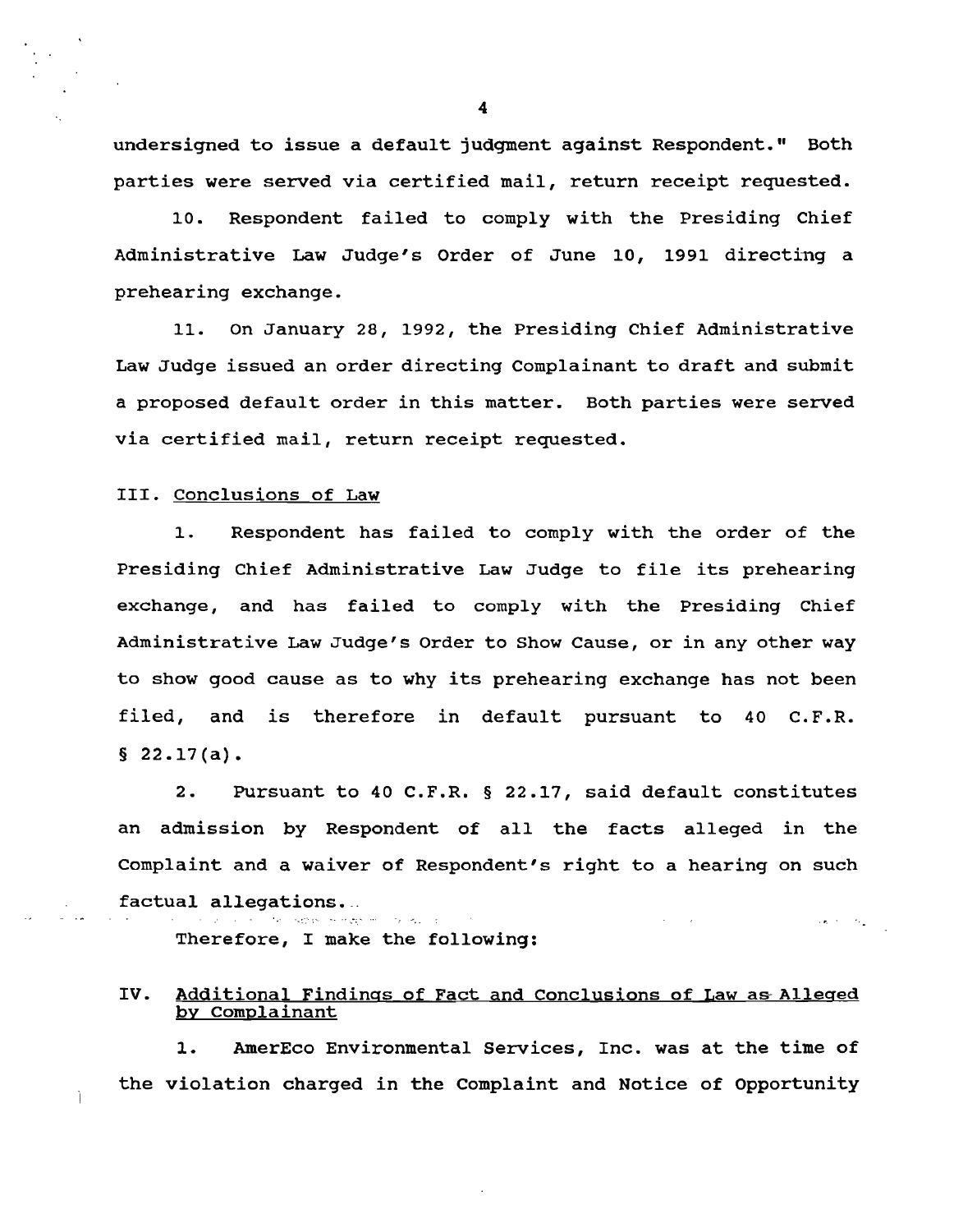(Complaint) on file in this action, a Missouri corporation authorized to do business through its wholly owned subsidiary, AmerEco-Az, in the State of Arizona.

2. Respondent is a "person" as that term is defined in 40 C.F.R. § 761.3.

3. At the time of the inspection, January 22, 1990, according to Respondent's records, the bulk storage tank at the facility identified as Tank #303 contained 235 gallons of PCB fluid in concentrations exceeding 10,000 parts per million that was placed into storage at the following time intervals and quantities:

> January 12, 1989 - 53 gallons January 12, 1989 - 23 gallons January 12, 1989  $-$  53 gallons January 17, 1989 - 53 gallons January 17, 1989 - 53 gallons

4. At the time of the inspection, January 22, 1990, according to Respondent's records, the bulk storage tank at the facility identified as Tank #302 contained 42 gallons of PCB fluid exceeding 500 parts per million that was placed into storage for disposal on January 16, 1989.

5. The TSCA regulations at 40 C.F.R. § 761.65 require that PCBs at concentrations of 50 parts per million and higher that are placed in storage for disposal be removed and disposed within one year from the date that the PCBs were placed in storage.

6. At the time of the inspection, January 22, 1990, the Respondent had in use three storage containers with an estimated capacity for storage of 10,000 gallons of dielectric fluid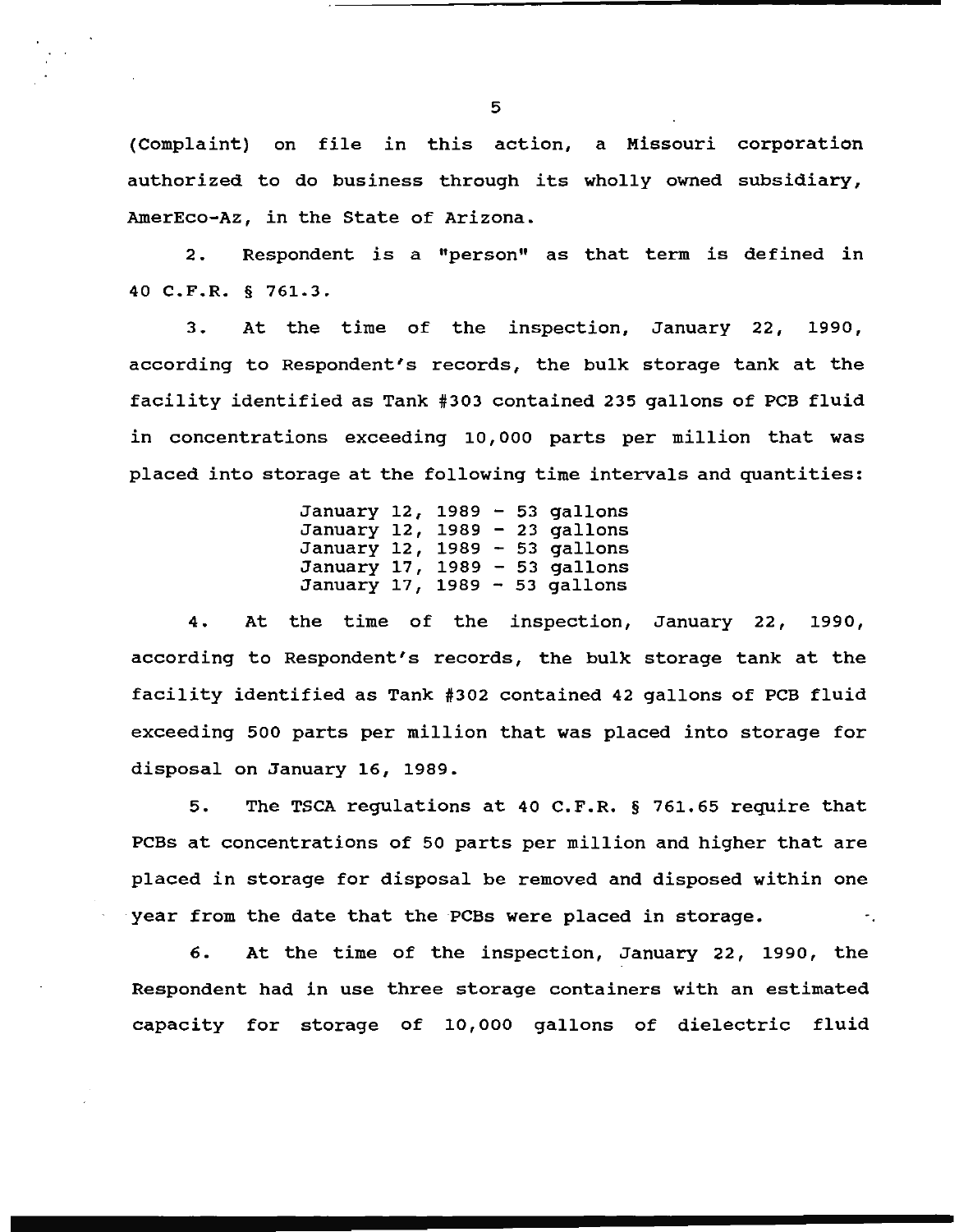containing PCBs that were larger than the containers specified in 40 C.F.R. § 761.65(c) {6).

7. Use of containers larger than those specified in § 761.65(c) (6) can be allowed provided that the conditions of  $§ 761.65(c) (7) (i)$  and (ii) are met. Specifically, § 761.65(c) (7)(ii) requires that the owners or operators of any facility using containers described in § 761.65 (c) (7) (i) shall prepare and implement a SPCC Plan as described in Part 112.

8. The SPCC Plan obtained by the inspector from Respondent's representatives during the inspection on January 22, 1990, was not in accordance with the technical requirements of 40 C.F.R. Part 112 as required by 40 C.F.R. § 761.65(c) (7) (ii), particularly Section 112.7.

## V. Discussion and Ultimate Conclusion

Respondent's answer to the Complaint does not raise any matter which could support a decision that Complainant has failed to establish a prima facie case or could justify the dismissal of the Complaint. An examination of the prehearing exchange documents submitted by Complainant buttresses the allegations in the Complaint that Respondent violated Section 15(1) of TSCA, 15 u.s.c. § 2614(1) $(c)$ , and 40 C.F.R. § 761.65 as alleged in the Complaint. I therefore conclude that Respondent is in violation of Section 15(1) (c) of TSCA, 15 U.S.C. § 2614(1) (c), and 40 C.F.R. § 761.65.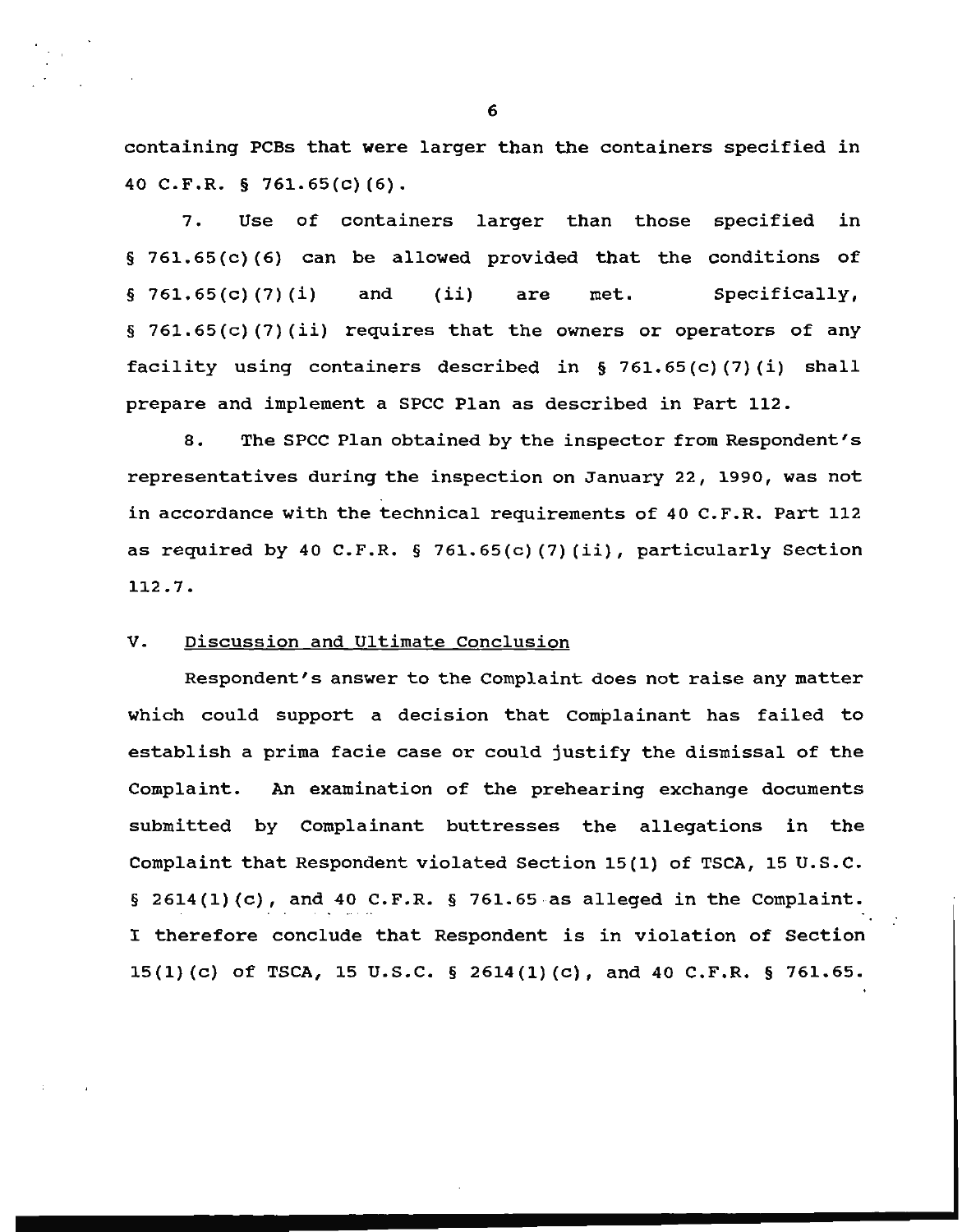VI. The Penalty

Section 16(a) of TSCA, 15 U.S.C. § 2615(a), authorizes a civil penalty of up to \$25,000 per day for each violation of Section 15 of TSCA, 15 U.S.C. § 2614. Section  $16(a)$  (1) (B) requires that the following factors be taken into account when determining the amount of a civil penalty:

> [T]he nature, circumstances, extent, and gravity of the violation or violations and, with respect to the violator, ability to pay, effect on ability to continue to do business, any history of prior such violations, the degree of culpability, and such other matters as justice may require.

These factors have been incorporated into the "Guidelines for Assessment of Civil Penalties Under Section 16 of the Toxic Substances Control Act; PCB Penalty Policy" (55 Fed. Reg. 13955 (April 13, 1990)).

The purpose of the PCB Penalty Policy is to ensure that penalties for violations of the various PCB regulations are fair, uniform, and consistent, and that persons will be deterred from committing PCB violations.

The policy implements a system for determining penalties in administrative civil actions brought pursuant to Section 16 of the Toxic Substances Control Act (TSCA). Penalties are determined in two stages:  $(1)$  determination of a "gravity based penalty" (GBP); and (2) adjustments to the gravity based penalty.

To determine the gravity based penalty, the following factors affecting a violation's gravity are considered:

 $\sim$  7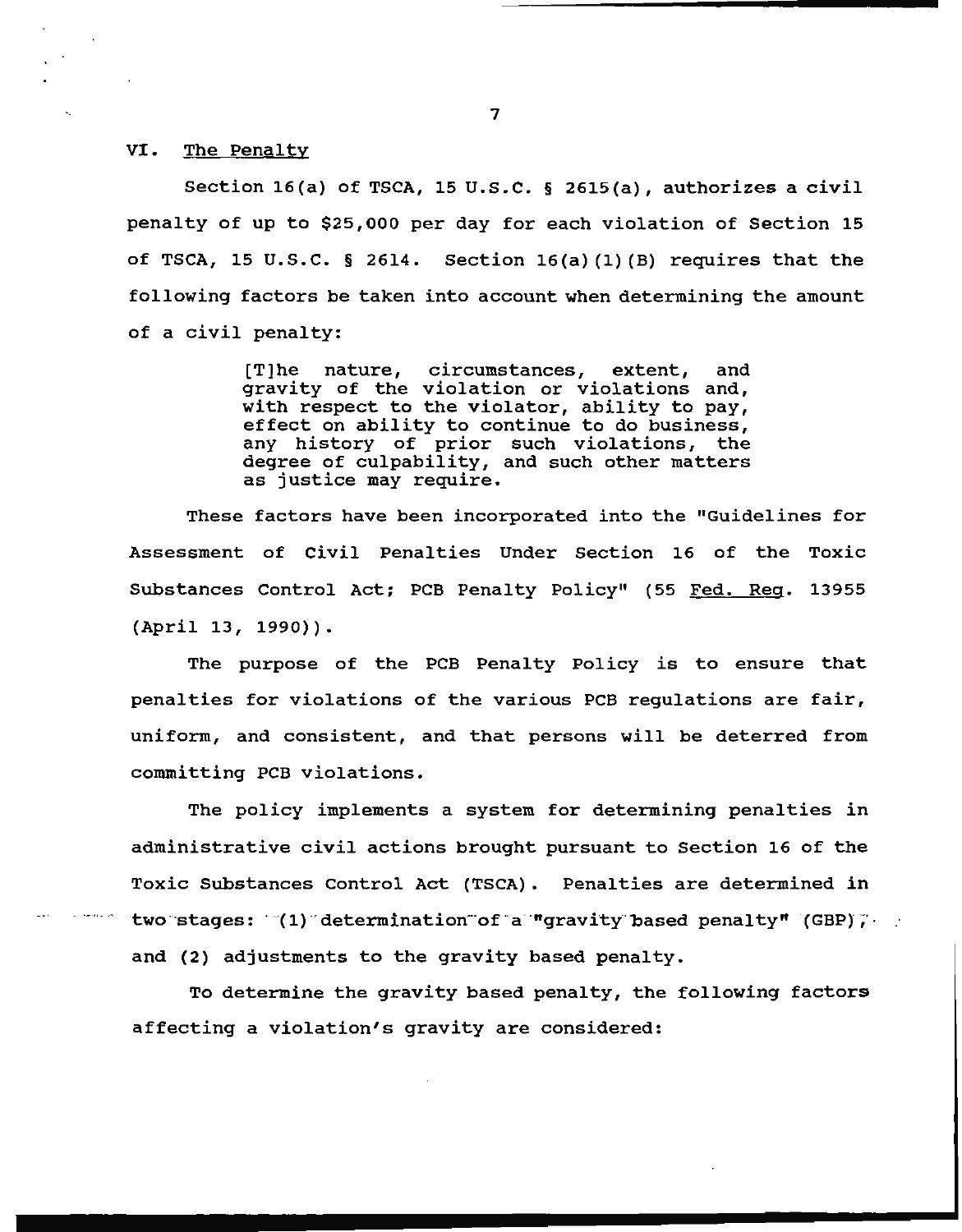- (1) the "nature" of the violation;
- (2) the "extent" of potential or actual environmental harm from a given violation; and
- (3) the "circumstances" of the violation.

These factors are incorporated in a matrix which allows determination of the appropriate proposed GBP.

Once the GBP has been determined, upward or downward adjustments to the proposed penalty amount may be made in consideration of these factors:

- (1) culpability;
- (2) history of such violations;<br>(3) ability to pay;
- (3) ability to pay;<br>(4) ability to cont
- (4) ability to continue in business; and<br>(5) other matters as justice may
- other matters as justice may<br>require, such as environmentally such as environmentally beneficial expenditures.

Under the PCB Penalty Policy, the violations in this matter are considered to be chemical control in nature.

For the purpose of the policy, violations of PCB rules fall into two broad categories: nondisposal violations and disposal violations. The particular violations in this case fall into the nondisposal category and the circumstances are classified as minor storage violations (e.g., "Storage of PCBs in excess of 1 year . . . . ") . The extent of such a violation is determined by the amount of PCB material involved.

The penalty for Count I is based on the storage of 277 gallons of PCB liquid with a concentration of 10,000 parts per million or greater for the bulk of the liquid and 42 gallons of liquid with a concentration exceeding 500 parts per million for a period exceeding one year. The penalty for Count II is based on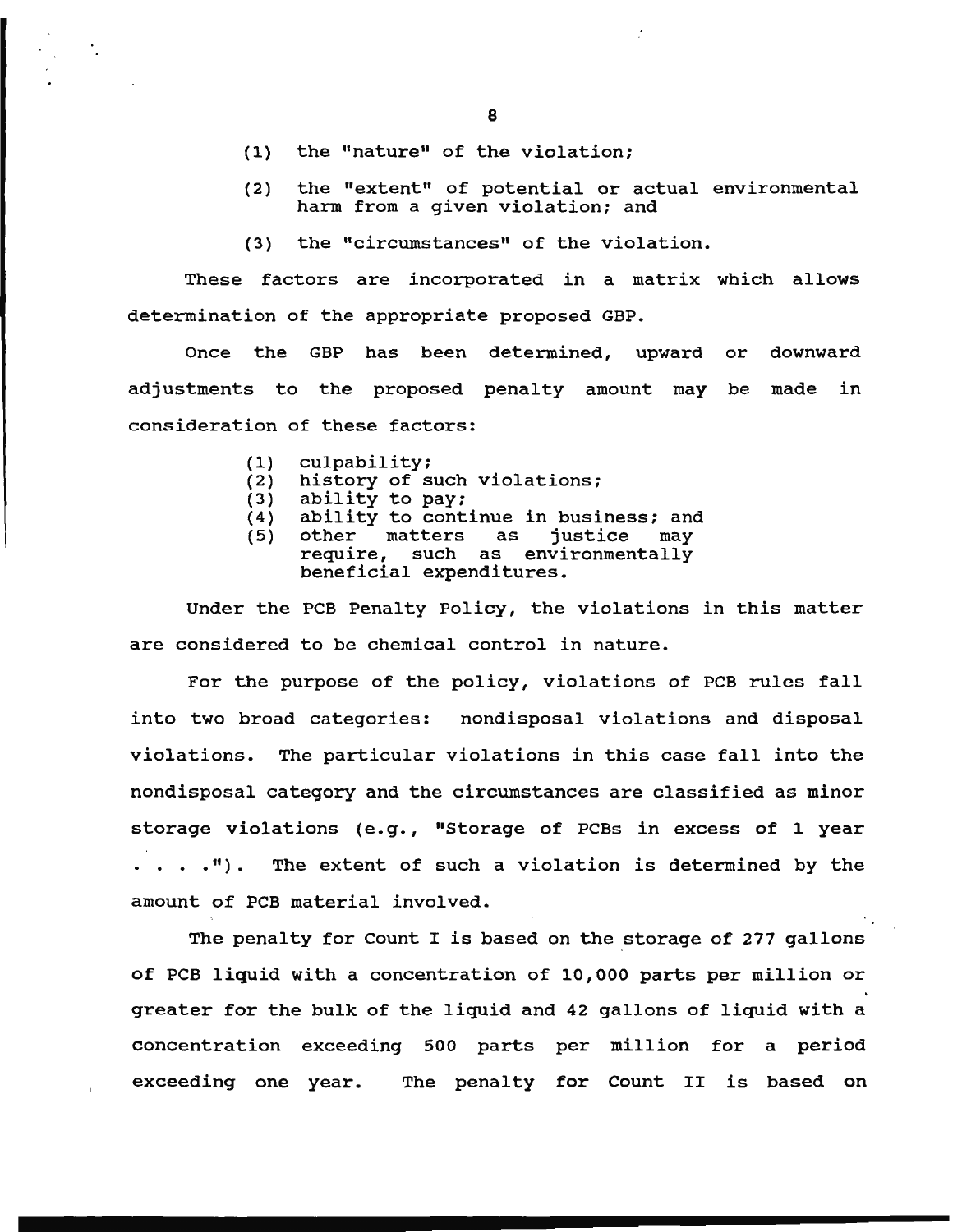Respondent's failure to comply with the regulatory storage requirements, mainly the implementation of a SPCC Plan. Since the amount of PCBs which were stored for more than one year was 277 total gallons (235 gallons plus 42 gallons) the extent is classified as significant (220 to 1,100 gallons) whereas the 10,000 gallon containers used in connection with the SPCC Plan violation warrant a classification of major (in excess of 1,100 gallons).

Utilizing the gravity based penalty matrix, the appropriate penalty for the storage violation (circumstances level 4/extent B) is \$6,000 while the appropriate penalty for the SPCC Plan violations (circumstances level 4/extent A) is \$10,000.

No adjustments were made to the GBP amount based on the adjustment factors of culpability, history of such violations, ability to pay, ability to continue in business, and such other matters as justice may require. Although Respondent has alleged no ability to pay any penalty, Respondent has provided no concrete evidence (e.g., audited financial statements or tax returns) to support this allegation.

Pursuant to 40 C.F.R. § 22.17, the penalty of \$16,000 proposed in the Complaint shall become due and payable by Respondent without further proceedings sixty (60) days after issuance of this Default Order. <sup>1</sup>

<sup>&</sup>lt;sup>1</sup>See 40 C.F.R. § 22.30 for provisions governing an appeal from this Default Order.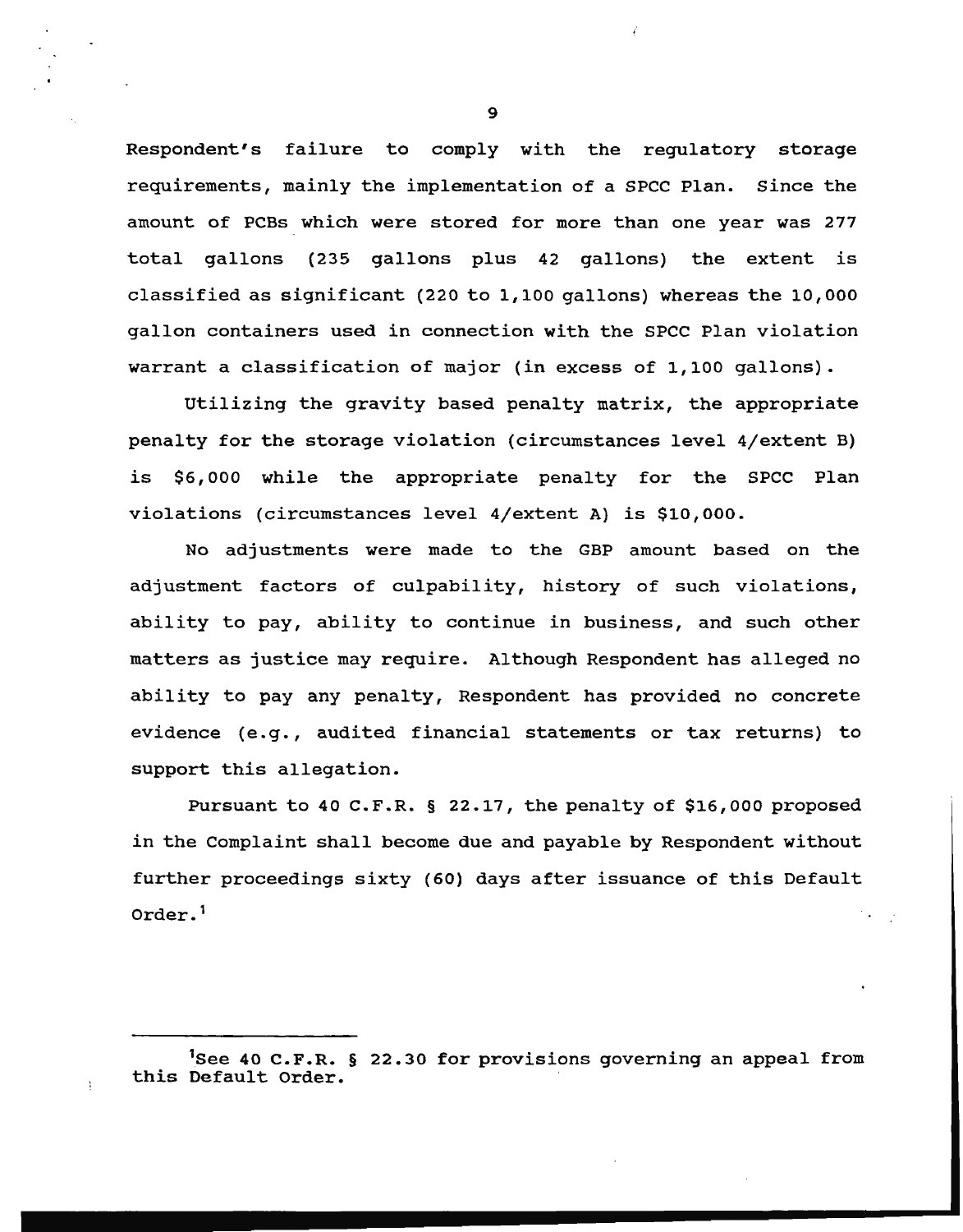#### ORDER

Under the authority of the Toxic Substances control Act and the Consolidated Rules of Practice, 40 C.F.R. Part 22, I hereby issue a Default Order in this matter. Within sixty (60) days of the date of this Order, Respondent shall submit by cashier's or certified check, payable to Treasurer, United states of America, payment in the amount of sixteen thousand dollars (\$16,000) addressed to:

> EPA - Region 9 (Regional Hearing Clerk) P.O. Box 360863M Pittsburgh, PA 15251

In the event of failure by Respondent to make said payment within sixty days of receipt of this order, the matter may be referred to a United States Attorney for recovery by appropriate action in the United states District court. [15 u.s.c. § 2616].

azier, īЙ

Chief Administrative Law Judge

Dated:  $\frac{\int N \mu_1 \lambda_2 \cdot \int \sqrt{992}}{\text{Washintab}}$